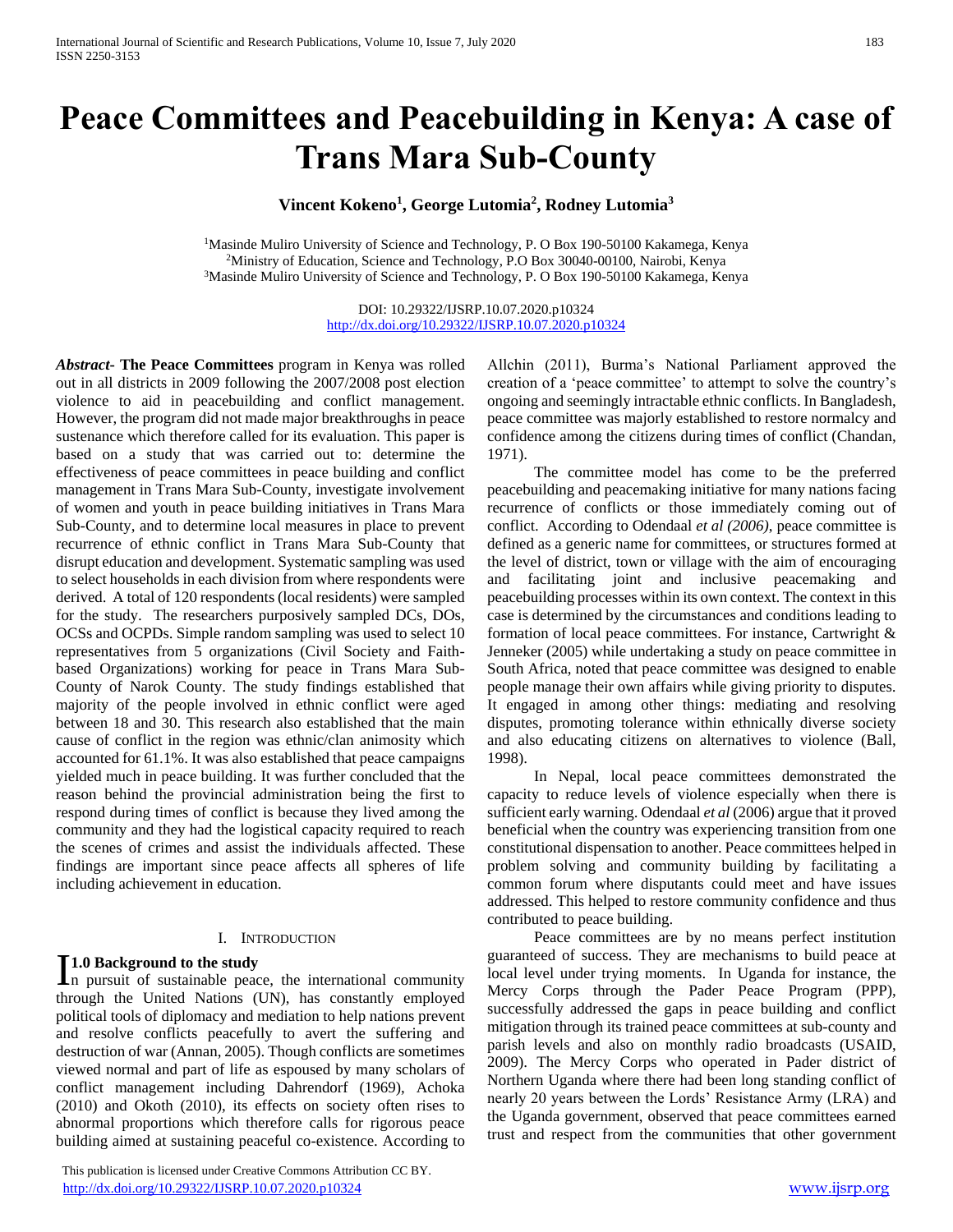institutions such as courts could not due to corruption, high fees and lengthy bureaucratic processes (USAID, 2009).

 Until very recently, security in Kenya was a preserve of government with stakeholders not given a chance to be part of the process (Modogashe Declaration, 2005). Local peace committees, therefore, had their roots in the failure of the state to provide security and justice to its citizens. The community members in return took the initiative to manage their own conflicts since they could not access the formal judicial system for lack of trust in government-led conflict prevention interventions (Adan & Pkalya, 2006).

 However, in the recent years, broader and holistic approach has been developed through the national steering committee (NSC) which became functional in 2003. This testified the government commitment to enhance and inculcate participatory approach in all realms of life. Former provincial commissioner of North Eastern, John Nandasaba, was quoted saying, "It is true that the government can indeed enforce peace. However, it is the responsibility of the community to create peace" (Modagashe Declaration, 2005). It is in this context that peace committees have been established at various levels, including National, District, Divisional, Locational and Sub Locational levels (GOK, 2009). Since the inception of peace committees in Kenya, the committees have however performed with minimal success which therefore calls for evaluation of its effectiveness in peace building especially in Trans Mara district which has faced sporadic ethnic clashes in the recent past.

# II. LITERATURE REVIEW

 **Research question:**Are women and youth sufficiently involved in peace building initiatives in Trans Mara district? For a long time, women and youth form majority of those affected by conflict yet according to Adan&Pkalya (2006), the existing peace building mechanisms including peace committees have remained insensitive to incorporate gender and age in peace building initiatives. The semblance of peace building that has been witnessed in the recent past has been largely urban- centric and one-time event with much pre-occupation in media campaigns and youth exchanges (*Kloppet al*, 2010). This therefore has neglected the rural folk together with the peace building mechanisms in those localities.

 Peace building initiatives involves a collection of strategies used to reverse the destructive processes that accompany violence. It encompasses economic, social, political and cultural issues (Mc Donald, 1997). For a long time; women and youth involvement in peace initiatives has been largely neglected. For instance, the 1995 UN Fourth World Conference of Women in Beijing called for inclusion of women in conflict resolution at decision making levels. In fact, it was a major step in recognizing and legitimatizing the role of women in conflict resolution and peacemaking at grassroot levels (UN, 1995:61).

 Since then, women involvement and participation in conflict management and peace building has been receiving special attention because they represent a vital resource for sustaining peace efforts at all levels (UNESCO, 1999:4). In South Africa for instance, it was observed that 59% of participants in peace gatherings were women while youth formed 17% (Cartwright &Jenneker, 2005). Studies portraying women as

 This publication is licensed under Creative Commons Attribution CC BY. http://dx.doi<u>.org/10.29322/IJSRP.10.07.2020.p10324</u> [www.ijsrp.org](http://ijsrp.org/)

principal drivers of peace initiatives, and participants in the rituals of peace, often preclude their full participation in that when peace negotiations and rebuilding destroyed economies are formalized, women often fade into the background (Sorensen, 1998, Henderson 1994, Achieng 1998).

 In Kenya, Kilgoris women workshop (2012) revealed that the women in that district had been left behind in essential committees like peace committees mostly because of the culture that hardly recognizes them in the area. The plenary noted that women had marginally been sidelined in participating in conflict resolution on conflicts which mostly affected them. The negative culture affected women in the sense that they were not allowed to talk before men or even engage in decision making process in the presence of men (Kilgoris women workshop, 2012). Kathina (2000) observed that conventional methods of peace building do not capture the full range of informal efforts and processes that contribute to nurturing and sustaining peace. Some of these informal efforts are contributed largely by women.

 Waki (2008) noted that during the post-election violence of 2007/2008 for instance, the youth were mobilized for violence for as little as two hundred shillings and with a bottle of alcohol. They also engaged in actual raids especially to acquire cattle to be used to settle bride price and for heroism purposes. He however postulates that the youth on the other hand is an asset bringing billions of shillings through music, modeling, arts and sports. Active Citizens (2011) also noted that politicians generally mobilize the youth for political assignments. They are called *Jeshis/Mitha* (literally, 'army'). These groups are easily mobilized and very difficult to demobilize. Peace Net (2009) proposed engagement of the youth in productive activities such as *Kazi kwa vijana* projects (Work for the youth) and sports, in an effort to lessen tension and facilitate reconciliation between Trans Mara and its neighbouring Sub-Counties of Kuria, Gucha and Migori. Indeed the government created youth projects yet ethnic clashes in Trans Mara persisted. This called for more in-depth assessment into involvement of youth in peace building initiatives.

# III. RESEARCH METHODOLOGY

 According to Kothari (2003), research design refers to the way a study is planned and conducted as well as procedures and techniques used to address the research problem. This study adopted both descriptive and historical research designs. Since the study was majorly concerned with describing such things as attitudes, values and behavior, descriptive and historical designs were found adequate for the study. The researchers employed both quantitative and qualitative approaches to data collection, analysis and presentation. Historical design assisted in exploring, explaining and understanding the past about the subject from data already available. The aim was to collect relevant information that provided baseline data upon which the situation in post peace committee peace building was compared.

 Trans Mara Sub-County is located in the south western part of Rift Valley in Narok County. It consists of five administrative divisions namely: Kilgoris, Pirrar, Lolgorian, Keyian and Kirindon. In total it covers an area of approximately 2900Km<sup>2</sup> . The Sb-County lies between latitudes 00 50` South & 10 50` North and Longitudes 340 35`East & 350 14` West. It borders the Republic of Tanzania to the South, Migori and Kuria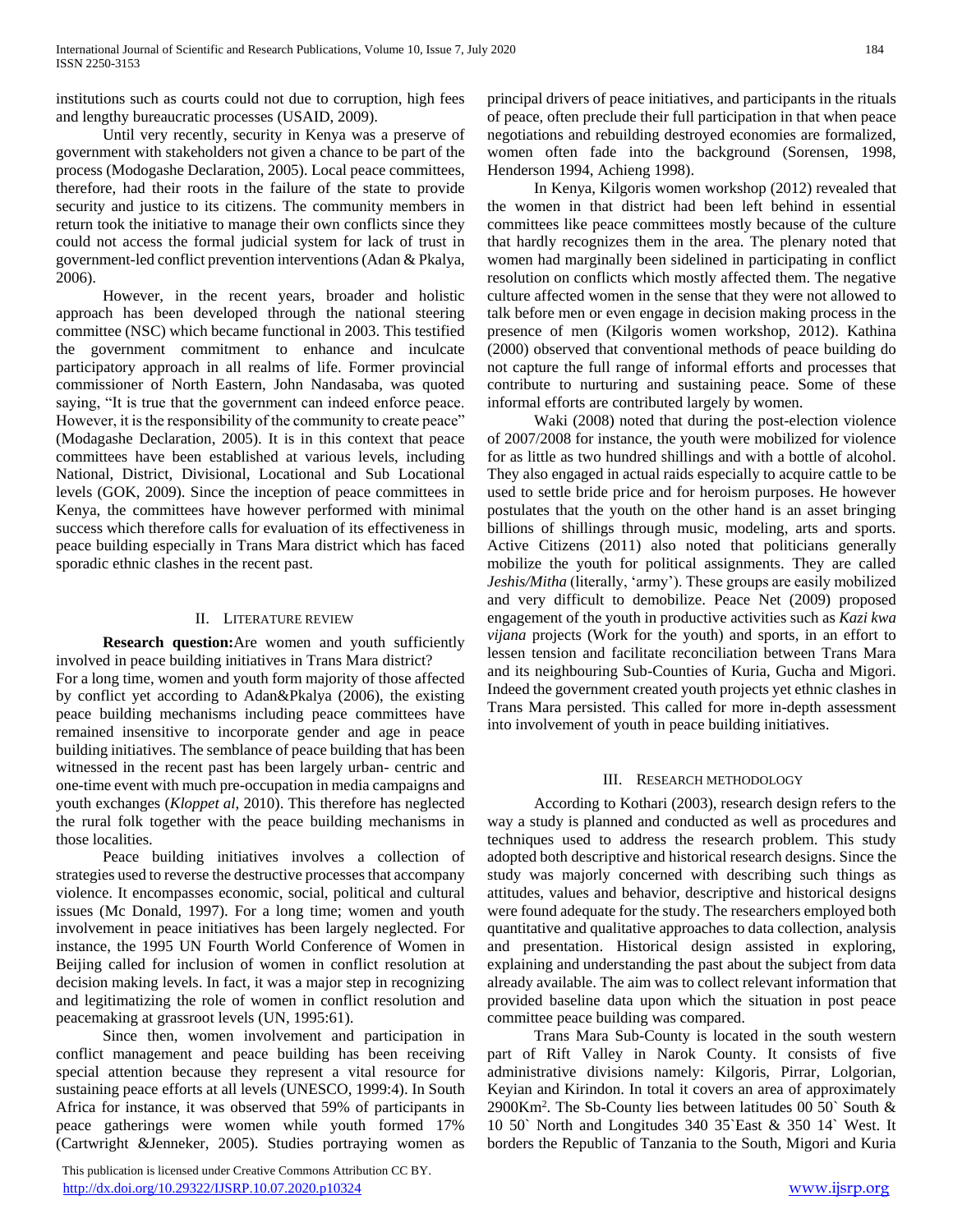Sub-Counties to the West; Gucha, Nyamira and Bomet Sub-Counties to the North and Narok Sub-County to the East (Trans Mara district annual report, 2009).

 According to Nachmias &Nachmias (1996), a population is an aggregate of all cases that conform to certain characteristics which are of interest to the researcher. The study population specifically comprised of the Provincial administration officers (DC's, DO's, and Chiefs), Civic leaders, senior security personnel (OCS, OCPD), representatives of Civil Society Organizations and Faith- based groups and local residents.

 Sampling refers to the process of selecting a portion of the population that conforms to a designated set of specifications to be studied. Kendall & Kendall (2005) observe that sampling is advantageous for it allows the researcher to draw generalization and reduce bias. According to Nachmias & Nachmias (1996), sampling is necessary because it is extremely expensive and nearly impossible to collect data from all members of the study population. The study employed both probability and nonprobability sampling procedures.

 Simple random sampling was used to get 10 representatives from about 5 organizations (Civil Society and Faith-based organizations) working for peace in Trans Mara Sub-County of Narok County. The organizations that were sampled included Trans Mara Peace Net, Pro Mara, Catholic Justice and Peace Commission (CJPC), National Council of Churches of Kenya (NCCK) and Trans Mara Human Rights Network. The selection of 10 representatives was stratified to ensure equal number of males and females. Civic leaders and chiefs were also selected using simple random sampling whereby out of the 18 civic wards and 32 locations, 9 civic leaders and 16 location chiefs were sampled for the study.

 Purposive sampling ensures that only participants who are knowledgeable about an issue in question are selected (Brink, 1996). The researchers therefore purposively sampled DC's, DO's, OCS and OCPD. The greater Trans Mara Sub-County had five administrative divisions each under a DO, 2 Police Stations each headed by OCS, 1 Police division headed by OCPD and 2 DC's one representing the newly created Dikirr (Trans Mara West) and the other Trans Mara East. These administrative units were used as samples in the study.

 Systematic sampling was used to select households in each division from where respondents were derived. In the 5 administrative divisions, a total of 120 respondents (local residents) were sampled for the study. The start number was derived using simple random sampling of 5 pieces of paper numbered 1-5, folded and placed in a container and shaken well to mix. 1 piece was picked to reveal the start number upon which other numbers were determined at an interval of 5. Linear features such as roads, power lines were a guide in maintaining direction. To ensure representativeness of the sample, the researchers employed stratified sampling method so as to ensure that each of the 5 divisions of Trans Mara district had a fair share of participating in the study. Simple disproportionate sampling, however, was equally used alongside the strata (divisions) to allow stratum with greater variation in terms of population and ethnic orientation a fairly higher number of representatives in the study. The researchers utilized available sampling procedure to get a sample totaling to 165 respondents comprising of 120 local residents, 23 provincial administration officers, 3 senior security officers, 9 civic leaders and 10 representatives of the civil society and Faith-based organizations.

**Sample Size for local residents per Division using Available Sampling Procedure**

| <b>Administrative Division</b> | <b>Sample Size</b> |
|--------------------------------|--------------------|
| Keiyan                         | 20                 |
| Kilgoris                       | 25                 |
| Kirindoni                      | 30                 |
| Lolgorian                      | 20                 |
| Pirrar                         | 25                 |
| <b>TOTAL</b>                   | 120                |

# **Source: Researchers (2013)**

 The study utilized questionnaires, interviews, Focus Group Discussion and content analysis as the main means of collecting data. The sources of data were primary and secondary. Primary data was collected using questionnaires, focus group discussions and interview schedules. Secondary data was derived from books, journals, internet and other publications by employing content analysis.

 The study gathered quantitative data from 120 local residents through use of self-administered questionnaires. The selection of the tool had been guided by the nature of data to be collected and the time available for the study. According to Kothari (2003), a questionnaire is a useful data collection instrument since it allows large amount of data to be collected within a shorter time and on a wider geographical area. Since the study was mainly concerned with views, opinions and perceptions, such information could best be collected through the use of questionnaires (Touliatos, 1988).

 The study utilized FGDs to collect data in one sitting from 10 representatives of Civil Society and faith-based organizations. Unlike key informant interview, FGDs provide an added advantage by allowing interaction among members, free communication, exchange of ideas and comments on each other's point of view with regard to the topic under discussion (Wong, 2008).

 The study utilized interviews with key informants to get in-depth information on the subject under study. A total of 35 interviewees comprising of 16 chiefs, 3 senior security officers, 9 civic leaders, 5 DO's, and 2 DC's were interviewed. The interview schedule comprised of structured as well as open-ended questions. Stark & Roberts (1998) observe that face- to- face interviews are beneficial in the sense that it gives the researcher an opportunity to observe, probe and seek clarification on unclear responses.

 The study applied both qualitative and quantitative techniques in data analysis and presentation. Qualitative data from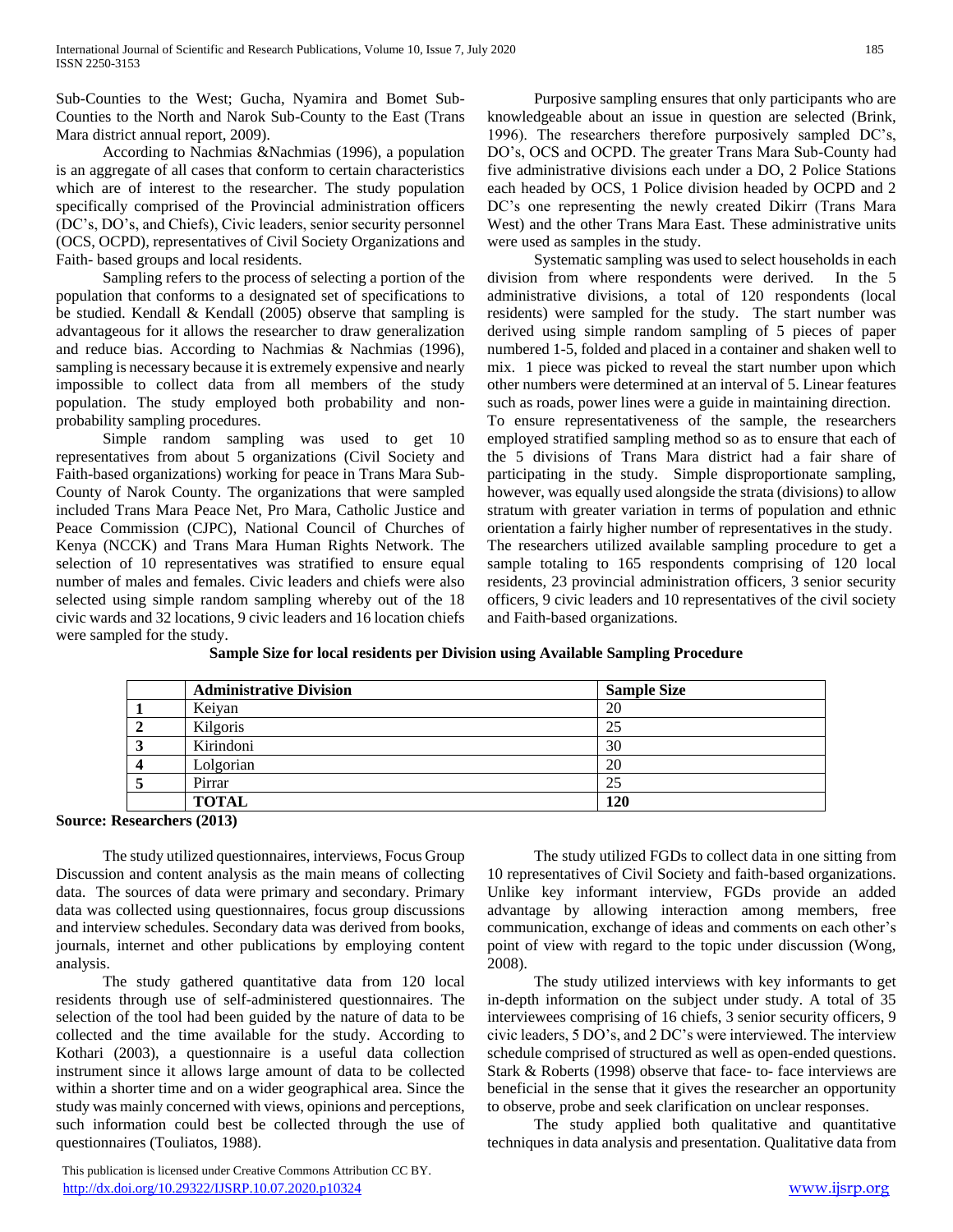FGD's and interviews was analyzed by coding common themes and presenting them in form of generalized statements. Quantitative data from questionnaires was analyzed using descriptive and inferential statistics. Measures of distribution, percentages and frequencies were applied in analyzing the data with the aid of Statistical Package for Social Sciences (SPSS) version 20.

#### IV. DATA ANALYSIS, INTERPRETATION AND PRESENTATION

 This section presents the analysis of data findings on peace committees in peace building and conflict management in Trans Mara Sub County in Kenya**.** The research targeted Provincial

administration officers (DC's, DO's, and Chiefs), Civic leaders, senior security personnel (OCS, OCPD), representatives of Civil Society Organization and Faith- based groups and local residents. The commendable response rate was achievable after the researcher administered the questionnaires personally and made personal visits and phone calls to remind the respondents to fill-in and return the questionnaires. Descriptive statistics and content analysis were used to analyze the data. In the descriptive statistics, relative frequencies were used in some questions and others were analyzed using mean scores with the help of Likert scale ratings in the analysis. Content analysis was used to analyze opinion of the respondents in the open ended questions.

# **General Information**



 From the findings on the gender of the respondents the study found that 60.3% of the respondents were male whereas 39.7% of the respondents were female. This shows that both genders in this region were fairly represented.



 On the respondent age, the study found out that 44.6% of the respondents indicated that they were aged between 21 to 30

years, 31.7% of the respondent indicated that they were aged between 31 to 40 years, 15.8% of the respondent indicated that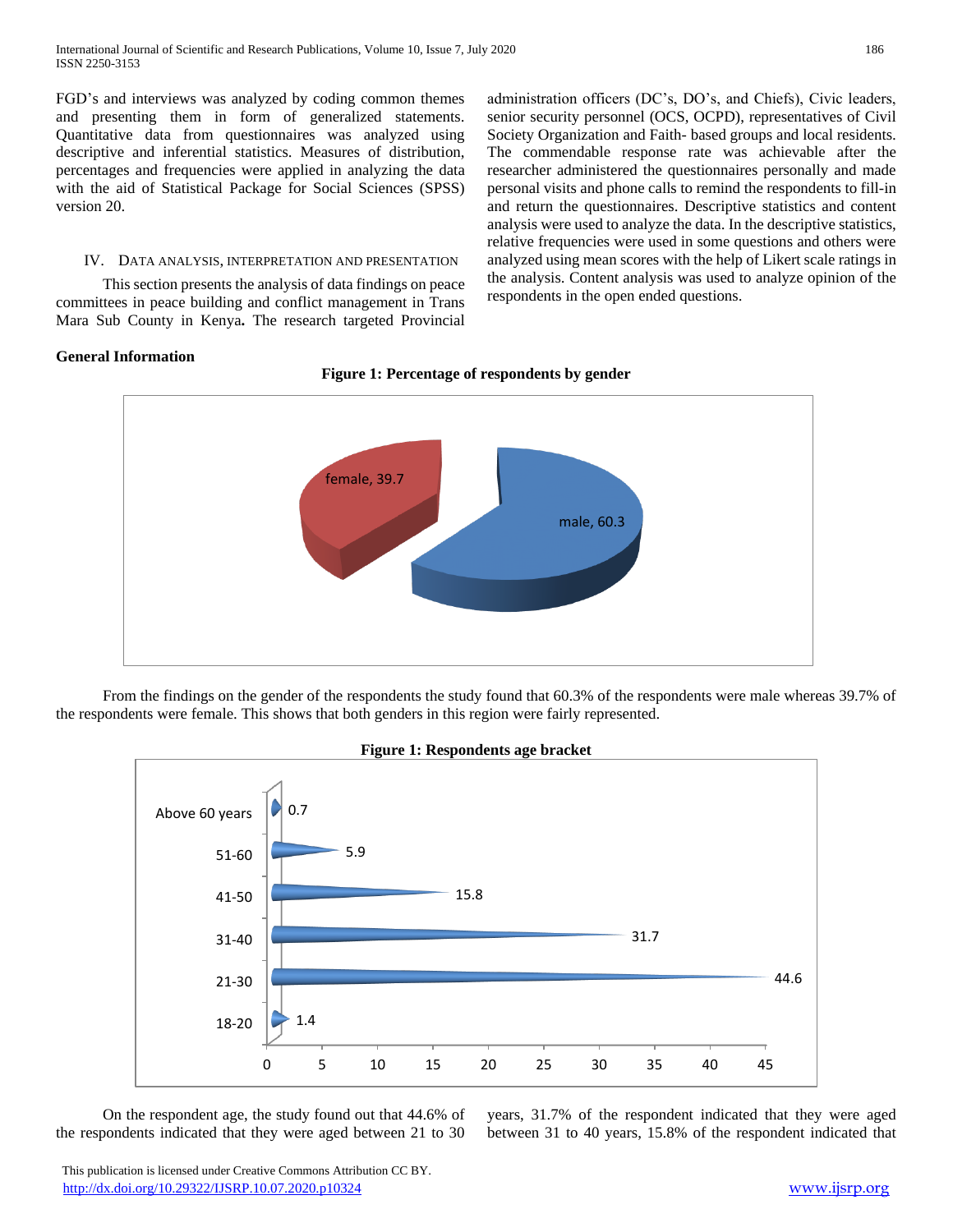they were between 41 to 50 years, 5.9 % of the respondent were between 51 and 60 years, 1.4% indicated to be between 18 to 20 years and finally 0.7% indicated to be above 60 years. Majority of the respondents were in their youthful age and this was the best group to interview since they play the huge role in conflict scenarios.

 On the level of education on the respondents in this study, the study found out that majority of the respondents had reached

**On Peace Building and Conflict Management**

primary level as shown by 47.9%, 22.6% of the respondents indicated that they had reached secondary level, 17% indicated to had reachedthe university level while as only 12% indicated to had reached college level as their highest level of academic qualifications. This shows that majority of these respondents were not learned and from the knowledge acquired from schools they were not very clear on how to figure out the main causes and how to tackle this ethic conflict menace in their society.



**Figure 2: Conflict in Trans Mara Sub County**

 The study was keen to investigate the likely cause of conflict in Trans Mara sub county, from the study, majority of the respondents indicated that the main cause of conflict in the region was ethnic animosity as shown by 61.1%, 33.6% stated that the cause of conflict was resource based causes and finally 4.8% stated that crime has also been a source of conflict in the region. This indicates that ethnicity had contributed much to the conflict witnessed in the area. These findings concurs with the findings of Adan&Pkalya (2006) who observed that in most communities especially pastoralist communities where scarcity of resources was the main cause of conflict, resource management agreement helped to do reduce tensions among the many ethnic communities co existing together.

| <b>Immediate institution</b>    | <b>Frequency</b> | <b>Percentage</b> |  |
|---------------------------------|------------------|-------------------|--|
| Provincial administration       | 65               | 44.5              |  |
| Religious leaders               | 21               | 14.4              |  |
| Council of elders               | 42               | 28.8              |  |
| Peace committee representatives | 18               | 12.3              |  |
| <b>Total</b>                    | 146              | 100.0             |  |

|  | Table 1: Immediate institution that responds to resolve conflict |  |  |  |  |
|--|------------------------------------------------------------------|--|--|--|--|
|  |                                                                  |  |  |  |  |

 The study also wanted to establish the most immediate institution that responded to resolve conflict whenever it occurred, from the study, majority of the respondents indicated thatprovincial administration played significant role in conflictresolution as shown by 44.5%, 28% of the respondents indicated that council of elders were always involved calm down the occurrences as shown by 28.8%, 14.4% indicated religious leaders and finally 12.3% indicated peace committee and representatives. This shows that all representatives in the community were in involved in resolving conflict but the government played the significant role since it had resources and man power to bring volatile situations back to normalcy.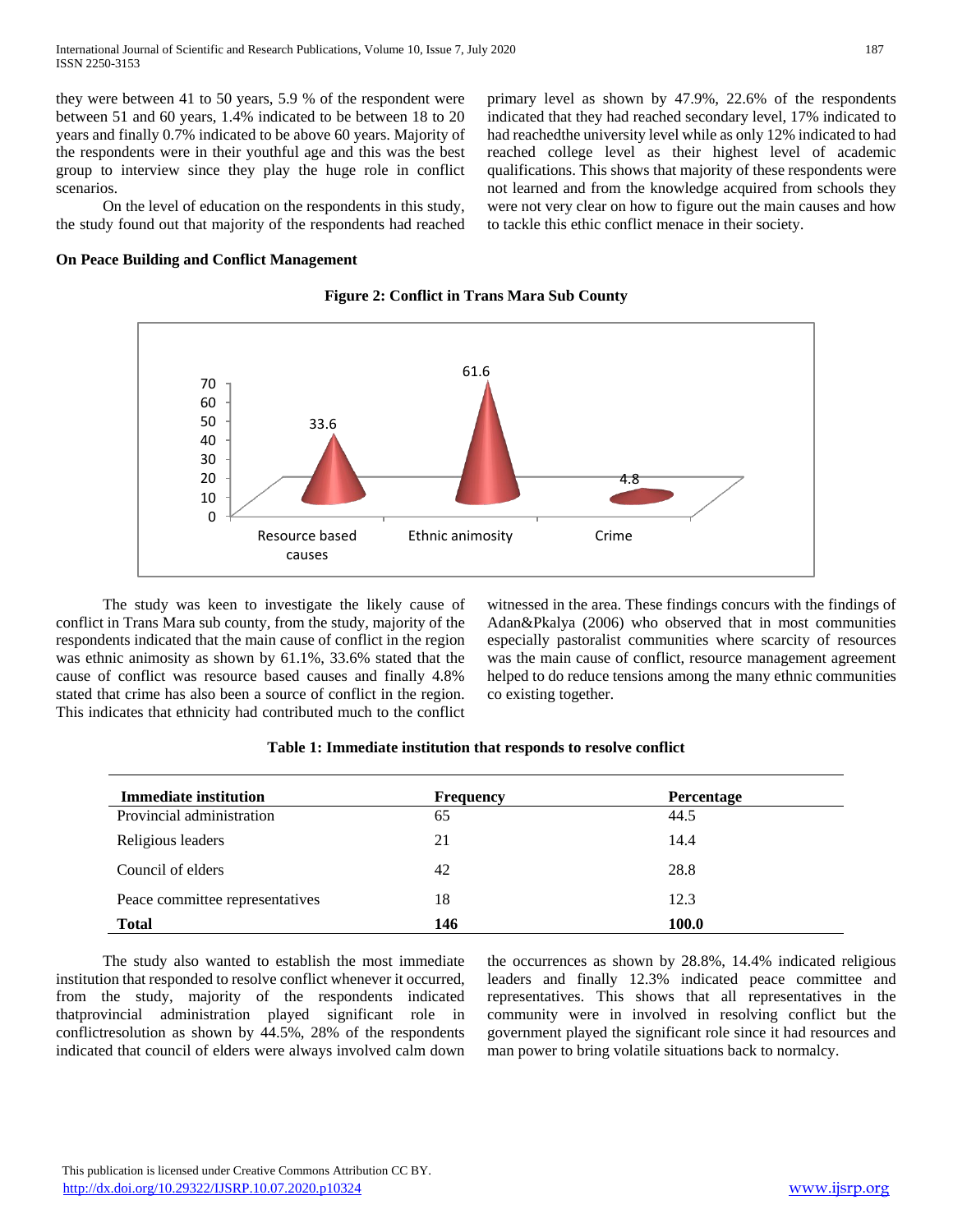| Table 2: First responders in times of conflict |  |  |  |
|------------------------------------------------|--|--|--|
|------------------------------------------------|--|--|--|

| <b>First responders</b>                    | <b>Frequency</b> | <b>Percentage</b> |  |
|--------------------------------------------|------------------|-------------------|--|
| They live among the community              | 83               | 56.8              |  |
| They have the required logistical capacity | 54               | 37.0              |  |
| Not aware                                  |                  | 6.2               |  |
| Total                                      | 146              | 100.0             |  |

 The research also wanted to establish the reason behind the institution mentioned in the previous question being the first to respond in times of conflict, from the study majority of the respondents indicated that the reason behind the provincial administration being the first to respond during these calling times is because they lived among the community as shown by 56.8%,37% of the respondents indicated that it was because they had the logistical capacity required to reach the scene of crimes and assist the individuals affected. Others indicated that they were not aware as shown by 6.2%.This is a clear indication that much more is desired from the government. The government should increase the number of police posts and fully equip the police officers will all required equipments be it guns, vehicles, surveillance machines and high powered communication gadgets. This would assist in earlier detection of the few that may decide to cause conflict and deal with them appropriately rather act when it's too late.

#### **Table 3: Peace committee representatives**

| Peace committee representatives | Frequency | Percentage |
|---------------------------------|-----------|------------|
| First                           | 25        | 17.1       |
| Second                          | 33        | 22.6       |
| Third                           | 40        | 27.4       |
| Fourth                          | 48        | 32.9       |
| <b>Total</b>                    | 146       | 100.0      |

 On assigning the position of Peace committee representatives in terms of their speed of response to conflict situation whenever it occurred in Trans Mara, the study found out that majority of the respondents assigned peace committee representatives fourth as shown by 32.9%,27.4% assigned it third,22.6% assigned it second whereas only 17.1% assigned first. This shows that Peace committee representatives come at the far end in times of conflict resolution in the community.

# **Table 4: Council of elders**

| <b>Council of elders</b> | <b>Frequency</b> | <b>Percentage</b> |  |
|--------------------------|------------------|-------------------|--|
| first                    | 20               | 13.7              |  |
| Second                   | 39               | 26.7              |  |
| third                    | 46               | 31.5              |  |
| fourth                   | 41               | 28.1              |  |
| <b>Total</b>             | 146              | 100.0             |  |

 On assigning the position of Council of elders in terms of their speed of response to conflict situation whenever it occurred in Trans Mara, the study found out that majority of the respondents assigned Council of elders third as shown by 31.5%,28.1%

assigned it fourth,26.7% assigned it second whereas only 13.7% assigned first. This shows that Council of elders also comes among the last options conflict resolution in the community.

|  |  | <b>Table 5: Provincial administration</b> |
|--|--|-------------------------------------------|
|--|--|-------------------------------------------|

| <b>Provincial administration</b> | <b>Frequency</b> | <b>Percentage</b> |  |
|----------------------------------|------------------|-------------------|--|
| first                            | 52               | 35.6              |  |
| Second                           | 45               | 30.8              |  |
| third                            | 20               | 13.7              |  |
| fourth                           | 29               | 19.9              |  |
| Total                            | 146              | 100.0             |  |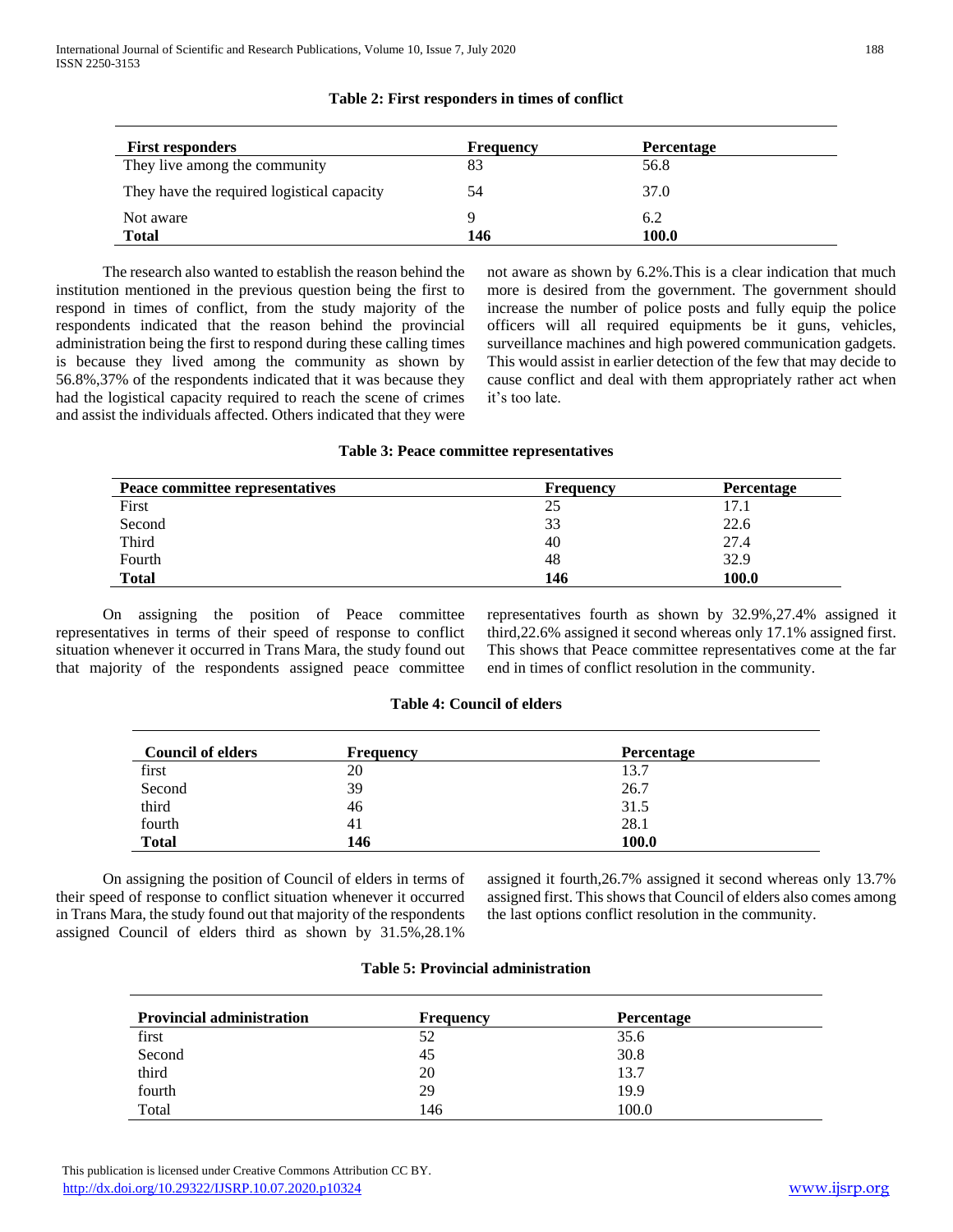On assigning the position of Provincial administrationin terms of their speed of response to conflict situation whenever it occurred in Trans Mara, the study found out that majority of the respondents assigned Provincial administrationfirst as shown by 35.6%,30.8% assigned it second,19.9% assigned it fourth whereas only 13.7% assigned third. This shows that Provincial administration used to be the first in case of conflict in the region

|  |  |  | Table 6: Peace building programs |
|--|--|--|----------------------------------|
|--|--|--|----------------------------------|

| <b>Peace building programs</b> | <b>Frequency</b> | <b>Percentage</b> |  |
|--------------------------------|------------------|-------------------|--|
| Yes                            | 96               | 65.8              |  |
| No                             | 31               | 21.2              |  |
| Don't know                     | 19               | 13.0              |  |
| <b>Total</b>                   | 146              | 100.0             |  |

 The researcher wanted to determine whether there was peace building programs being carried out to promote peaceful coexistence among communities in Trans Mara district, from the study majority of the respondents indicated thatthere were peace building programs being carried out to promote peaceful coexistence as shown by 65.8%, 21.2% indicated that there no such initiative whereas only 13% of the respondents who indicated that they did not know. This is a clear indication that the individuals in the region have realized the importance of peace initiatives programmes and have also realized that no peaceful coexistence could be achieved until all parties are brought to the same platform and be made to understand the importance of peace.

# **Table 7: Peace committees in Trans Mara sub county**

| <b>Peace committees</b> | <b>Frequency</b> | <b>Percentage</b> |
|-------------------------|------------------|-------------------|
| Yes                     | 93               | 63.7              |
| No                      | 53               | 36.3              |
| <b>Total</b>            | 146              | 100.0             |

 On whether the respondents were aware of peace committees in Trans Mara district, the study established that majority of the respondents indicated that indicated that there existed peace committees in the sub county as shown by 63.7% whereas only 36.3% who indicated that at no anytime there existed peace committees in the district.

| Table 8: Existence of peace committee in Trans MaraSub County |  |  |  |
|---------------------------------------------------------------|--|--|--|
|---------------------------------------------------------------|--|--|--|

| Aware of the existence of peace committee | <b>Frequency</b> | <b>Percentage</b> |
|-------------------------------------------|------------------|-------------------|
| Through a friend                          | 44               | 30.1              |
| Over the radio                            |                  | 6.2               |
| In a public baraza                        | 66               | 45.2              |
| Other                                     | 27               | 18.5              |
| Total                                     | 146              | 100.0             |

 On how the respondents became aware of the existence of peace committee in Trans Mara district, the study found out that majority of the respondents indicated that they became aware of these committees in public baraza, as shown by 45.2%, 30.1% indicated that they learned of existence through friends, 18.5% indicated that they heard of the committees from other sources and

finally 6.2% indicated that they became aware of the peace committees over the radio. This is an indication that provincial administration which should conduct as much as possible barazas in the district so that they can preach peace and let the people know that its only with peaceful coexistence they will be able to exploit the economical resources they have and live a good life.

| <b>Civil society</b> | <b>Frequency</b> | Percentage |  |
|----------------------|------------------|------------|--|
| Yes                  | 73               | 50.0       |  |
| N <sub>0</sub>       | 73               | 50.0       |  |
| <b>Total</b>         | 146              | 100.0      |  |

# **Table 9: Civil society education to the community**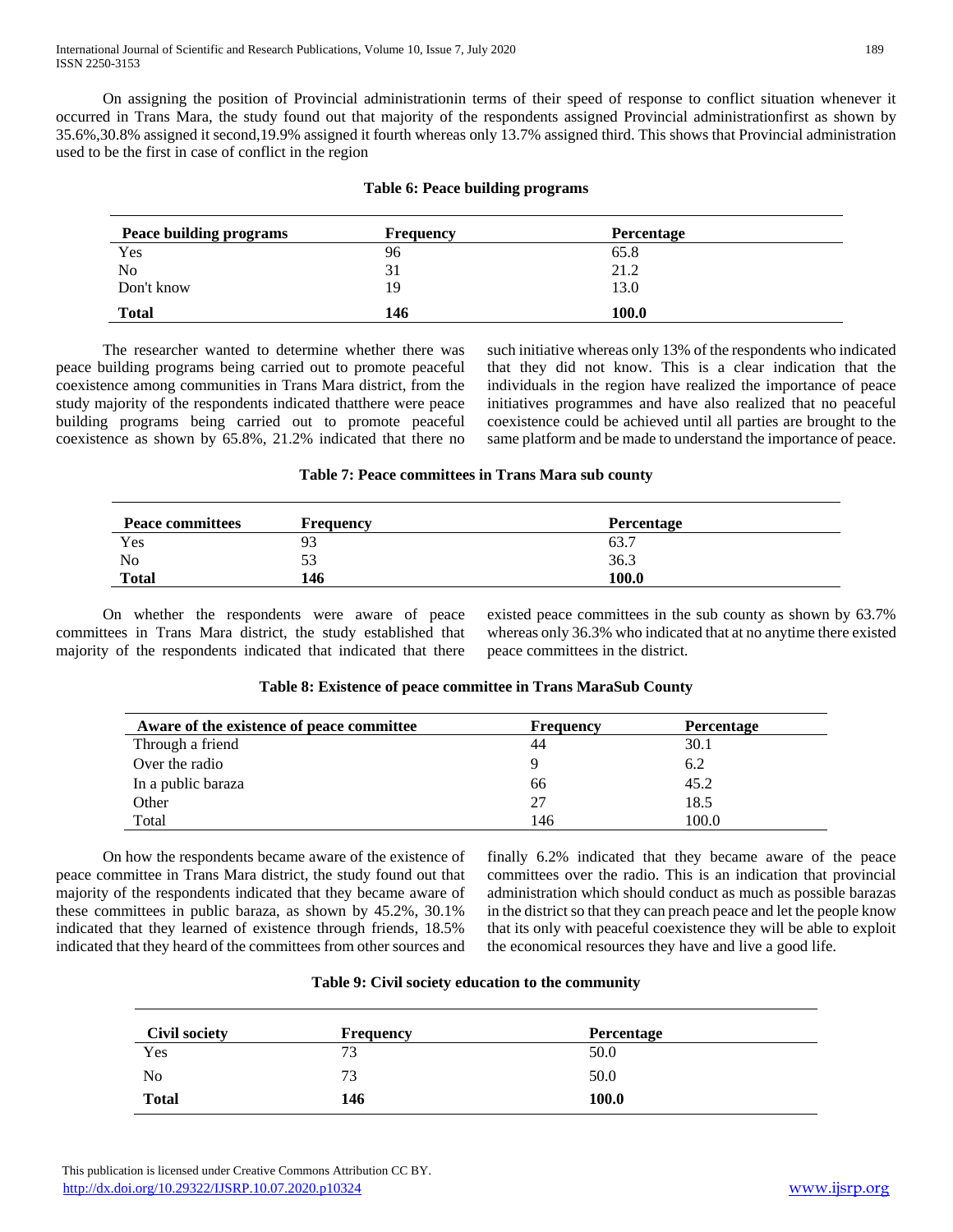On the respondents opinion whether the civil society was doing enough to educate the community on the need for peace, the study established that 50% of the respondents indicated yes and 50% indicated no. This is shows that the civil society is there but much impact not been felt in preaching peace and propagating for peaceful coexistence.

 Among the reasons which made the respondents feel that the civil society has been doing a good job is because they prepared workshop for youth, women and men. They also encouraged people to live together and they educated people to trade together and live together. The civil societies have even taken these campaigns even in churches. They have continued to mobilize the various stakeholders, provincial administrations, local community leaders towards peace initiatives.

|                                                                                                           |     |                |      | Std.             |
|-----------------------------------------------------------------------------------------------------------|-----|----------------|------|------------------|
| <b>Attributes</b>                                                                                         | N   | <b>Maximum</b> | Mean | <b>Deviation</b> |
| Peace committee are effective approach to peace building and<br>conflict management                       | 146 | 5.00           | 2.12 | 0.19             |
| Women and youth have been adequately involved in peace<br>building initiatives                            | 146 | 5.00           | 2.99 | 0.32             |
| Peace committee resolutions often result in peaceful co-<br>existence                                     | 146 | 5.00           | 2.39 | 0.16             |
| Women are critical to be involved in decision making levels<br>for peace building and conflict management | 146 | 5.00           | 2.36 | 0.41             |
|                                                                                                           |     |                |      |                  |
| Government provides adequate support to peace committees<br>in Trans-Mara                                 | 146 | 5.00           | 2.59 | 0.33             |
| Peace campaigns yield much in peace building                                                              | 146 | 5.00           | 1.93 | 0.11             |

# **Table 10: Respondent's level of agreement**

 The study also wanted to establish the respondent's level of agreement on the above statements, from the study majority of the respondents agreed that peace campaigns yield much in peace building as shown by a mean of 1.93, they further agreed that peace committee are effective approach to peace building and conflict management and that women are critical to be involved in decision making levels for peace building and conflict management as shown by a mean of 2.36.It was further established that Peace committee resolutions often result in peaceful coexistence and the government provides adequate support to peace committees in Trans-Mara.

| Age group participation | <b>Frequency</b> | Percentage |  |
|-------------------------|------------------|------------|--|
| 18-20                   | 15               | 10.3       |  |
| $21-30$                 | 89               | 61.0       |  |
| $31 - 40$               | 35               | 24.0       |  |
| $41 - 50$               | 2                | 1.4        |  |
| $51-60$                 |                  | 3.4        |  |
| <b>Total</b>            | 146              | 100.0      |  |

# **Table 11: Age group participation**

 The study also wanted to establish the age groups that participated in most of the ethnic conflict, from the study, it was revealed that majority of the people involved inethnic conflict were aged between 21 and 30, as shown by 61%, others stated 31 to 40 as shown by 24%,10.3% indicated 18 to 20 years,3.4% indicated 51 to 60 and finally 1.4% indicated 41 to 50.This is an indication that the youths who are in their early adult hood are the

most prone to participation in ethnic conflict. This has been brought about by poor education system making majority of them drop out of school and recruited in very dangerous gangs that carries out the raids. Low level of employment also plays a role in this. Incase these young adults are fully absorbed into the labour markets there will no one to conduct these inhumane actions.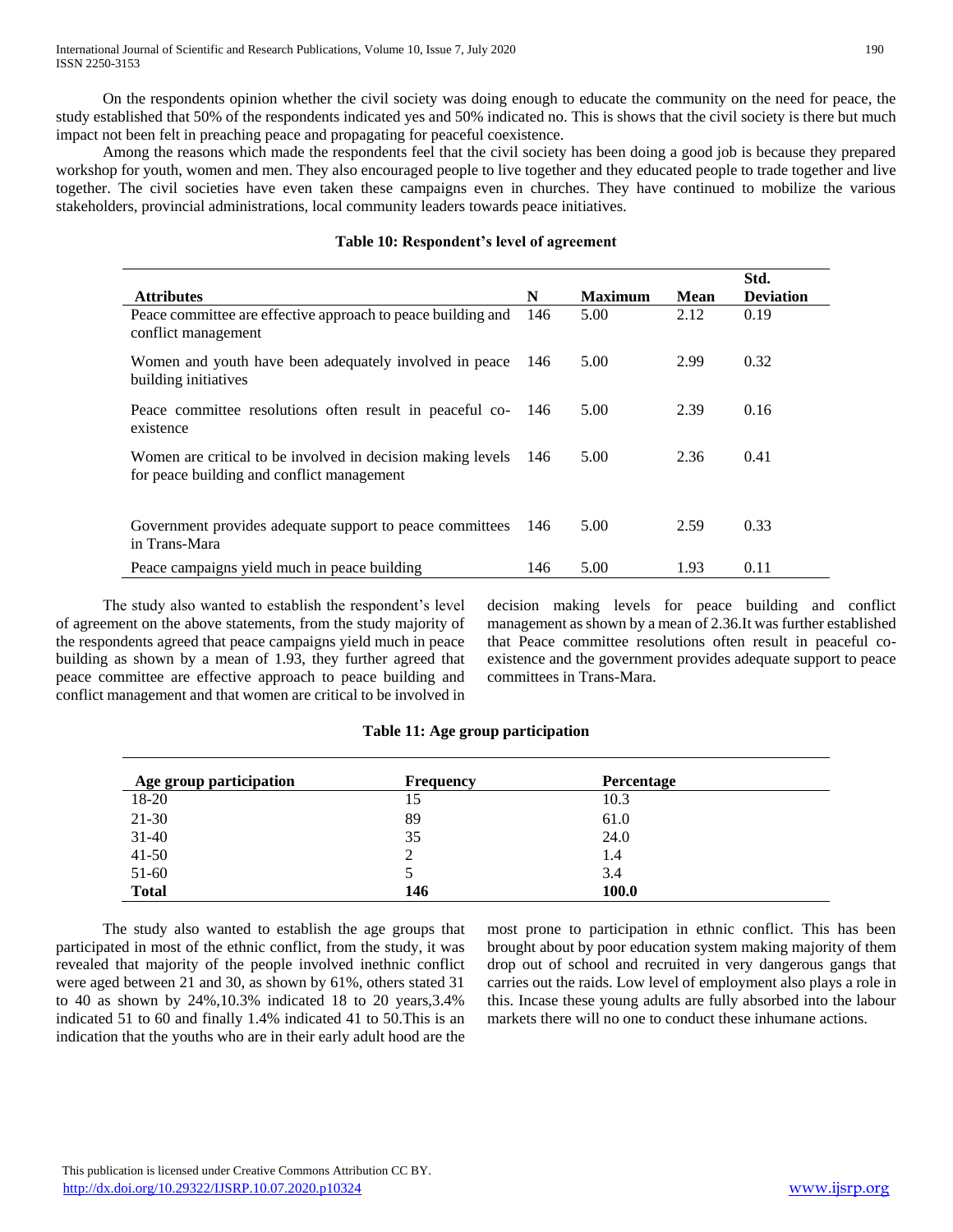| <b>Traditional measures</b> | <b>Frequency</b> | Percentage |  |
|-----------------------------|------------------|------------|--|
| Yes                         | 125              | 85.6       |  |
| N <sub>0</sub>              | 21               | 14.4       |  |
| <b>Total</b>                | 146              | 100.0      |  |

#### **Table 12: Traditional measures of conflict resolution**

 The study also wanted to establish whether the respondent's community was still relying on traditional measures of conflict resolution, from the findings majority of the respondents indicated that they were still relying on traditional measures of conflict resolution as shown by 85.6% whereas 14.4% indicated that they did not rely on the rely on traditional measures of conflict resolution.

| Table 13: Conflict resolution measure being practiced                                                                                                                                                                       |  |
|-----------------------------------------------------------------------------------------------------------------------------------------------------------------------------------------------------------------------------|--|
| from the findings majority of the respondents indicated that they were still relying on traditional measure-<br>s shown by 85.6% whereas 14.4% indicated that they did not rely on the rely on traditional measures of cont |  |
| study also wanted to establish whether the respondent's community was still relying on traditional measu                                                                                                                    |  |

| Table 13: Conflict resolution measure being practiced |  |  |  |  |
|-------------------------------------------------------|--|--|--|--|
|-------------------------------------------------------|--|--|--|--|

| <b>Traditional conflict resolution</b> | <b>Frequency</b> | <b>Percentage</b> |
|----------------------------------------|------------------|-------------------|
| Council of elders                      | 92               | 63.0              |
| Resource management agreement          | 26               | 17.8              |
| Intermarriages                         | 27               | 18.5              |
| Others                                 |                  | 0.7               |
| <b>Total</b>                           | 146              | 100.0             |

 On the most traditional conflict resolution measure being practiced in Trans Mara, the study established that council of elders was the most used practiced as shown by 63%,18.5% of the respondents indicated intermarriages,17.8% of the respondents indicated resource management agreement and finally 0.7% indicated others. This shows that traditional conflict resolution practices are still being practiced in the district

# V. SUMMARY OF FINDINGS, CONCLUSION AND RECOMMENDATIONS

 From the analysis and data collected, the following discussions, conclusion and recommendations were made. The responses were based on the objectives of the study. The purpose this study was to analyze the effectiveness of peace committee in peace building and conflict management in Trans Mara district, to investigate involvement of women and youth in peace building initiatives in Trans Mara district, to determine local measures in place to prevent recurrence of ethnic conflict in Trans Mara district

# **Summary of the findings**

 This research established that the main cause of conflict in the region was ethnic animosity which was represented by 61.1%.These findings concur with the findings of Adan & Pkalya (2006) who observed that in most communities, especially pastoralist ones, scarcity of resources was the main cause of conflict, resource management agreement helped to do reduce tensions among the many ethnic communities co-existing together. It was further established that provincial administration played significant role in conflictresolution. This shows that all representatives in the community were in involved in resolving conflict but the government played the significant role since it had resources and man power to bring volatile situations back to normalcy.

 The reason behind the provincial administration being the first to respond during these calling times is because they lived

 This publication is licensed under Creative Commons Attribution CC BY. <http://dx.doi.org/10.29322/IJSRP.10.07.2020.p10324> [www.ijsrp.org](http://ijsrp.org/)

among the community and they had the logistical capacity required to reach the scene of crimes and assist the individuals affected. This is a clear indication that much more is desired from the government.

 The research further established that there were peace building programs being carried out to promote peaceful coexistence. This is a clear indication that the individuals in the region have realized the importance of peace initiatives programmes and have also realized that no peaceful coexistence could be achieved until all parties are brought to the same platform and be made to understand the importance of peace. It was also revealed that that provincial administration should conduct as much as possible barazas in the district so that they can preach peace and let the people know that it's only with peaceful coexistence that will enable their children go to school and complete their education. This will enable them exploit the economic resources they have and live a good life.

 It also came to the researchers attention that peace campaigns yield much in peace building and this was represented by a mean of 1.93.Peace committee are effective approach to peace building and conflict management and that women are critical to be involved in decision making levels for peace building and conflict management and Peace committee resolutions often result in peaceful co-existence and the government provides adequate support to peace committees in Trans-Mara.

 The research also established that majority of the people involved inethnic conflict were aged between 21 and 30.This is an indication that the youths who are in their early adult hood are the most prone to participation in ethnic conflict. This has been brought about by poor education system making majority of them drop out of school and recruited in very dangerous gangs that carries out the raids. Low level of employment also plays a role in this. Incase these young adults are fully absorbed in the labour markets there will no one to conduct these inhumane acts. It also revealed that the community was still relying on traditional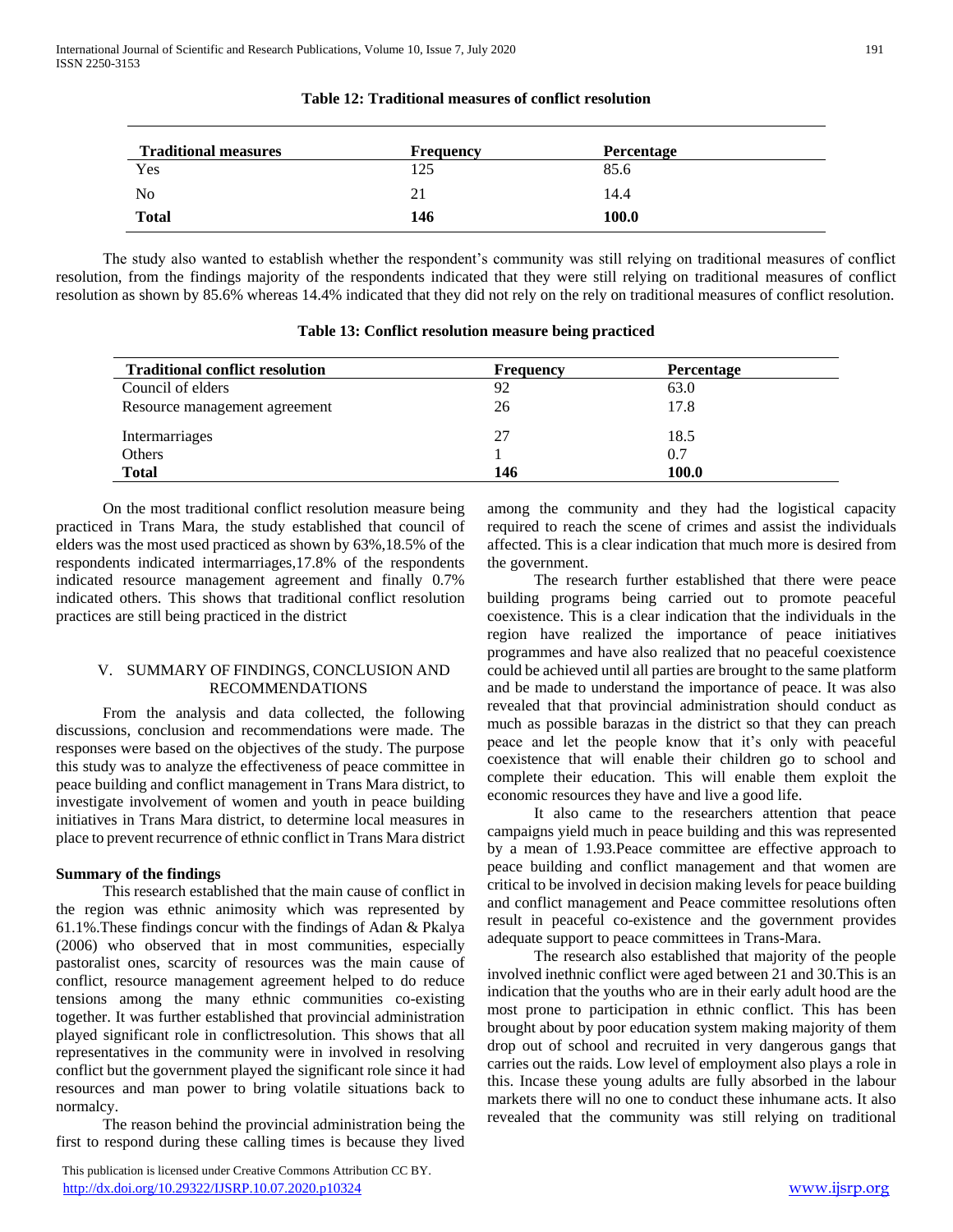measures of conflict resolution and that council of elders was the most practiced.

# **Conclusion**

 The study concludes that main cause of conflict in the region was ethnic animosity and that provincial administration played significant role in conflictresolution. It further concludes that the reason behind the provincial administration being the first to respond during these calling times is because they lived among the community and they had the logistical capacity required to reach the scene of crimes and assist the individuals affected.

 This research also concludes that there were peace building programs being carried out to promote peaceful coexistence. This is a clear indication that the individuals in the region have realized the importance of peace initiatives programmes and have also realized that no peaceful coexistence could be achieved until all parties are brought to the same platform and be made to understand the importance of peace.

 The study also concludes that peace campaigns yield much in peace building and peace committee are effective approach to peace building and conflict management and that women are critical to be involved in decision making levels for peace building and conflict management.

 The study finally concludes that majority of the people involved inethnic conflict are aged between 21 and 30. This has been brought about by poor education system making majority of them drop out of school and recruited in very dangerous gangs that carries out the raids. Low level of employment also plays a role in this. Incase these young adults are fully absorbed in the labour markets there will no one to conduct these inhumane actions.

#### **Recommendations**

 This study therefore recommends that peace resolution initiate such as meeting people in churches, schools and launching peace campaigns should be adopted in the peace preaching process. This would play a significant role in creating awareness of peace initiatives. Organisations should use vehicles such as trailers and even hold public meetings and renew the committee's mode of doing things.

 Training of youths and women should also be given more priority. This would empower them with more knowledge on what bring conflicts among communities and how to resolve it amicably. Formal education should also be encouraged among the youths which will finally promote and enhance development among other communities.

 The county government should emphasize much on having local barazas whereby all the stakeholders in the district can fully participate giving their opinion in regard to peace process and train everyone to be a peacemakers. Continuous monthly meetings and barazas by chiefs and assistant chiefs so that mwananchi could know that there is a government which is responsible. There should also be equal distribution of wealth and resources and a lot of transparency in sharing the resources despite ethnicity especially at this time of devolution in the county

# **REFERENCES**

[1] Achieng, A. (1998). Sudanese Women Build Bridges of Peace. African Women's Development and Communication Network, Femnet.

- [2] Adan, M. & Pkalya, R. (2006). Conflict Management in Kenya: Towards Policy and Strategy Formulation (Edited by Muli, E.). Practical action.
- [3] Cartwright, J & Jenneker, M. (2005). Governing security: A working model in South Africa-The peace committee. South Africa: University of western cape.
- [4] Henderson, M. (1994). All Her Paths Are Peace: Women Pioneers in Peacemaking. West Hartford: Kumarian press.
- [5] Kathina, M. (2000). Unveiling Women as Pillars of Peace, Peace Building in Communities Fractured by Conflict in Kenya. Nairobi: UNDP Interim report.
- [6] Kendall, K. &. (2005). Systems Analysis and Design. New Jersey: Pearson Prentice Hall.
- [7] Klopp, J.M, Githinji, P. & Karuoya, K. (2010). Internal Displacement and Local Peace building in Kenya: Challenges and Innovations. United States Institute of Peace.
- [8] KNBS. (2009). Housing and Population Census. Nairobi: Kenya Government Printer.
- [9] Kothari, C. (2003). Research Methodology: Methods and Techniques. New Delhi: New age international(P) limited publishers.
- [10] Lihamba, A. (2003). Women's Peace building and Conflict Resolution Skills, Morogoro Region, Tanzania. In UNESCO, Women and Peace in Africa. Paris: UNESCO Workshops.
- [11] Machira, A. (2010). Armed conflict and the law. Nairobi: Aluka Educational Services.
- [12] Mugenda, O.M. & Mugenda, A.G. (2003). Research Methods: Quantitative and Qualitative Approaches. Nairobi: Nation Acts Press.
- [13] Mwaserrah, A. (2008). "An overview of causes of Mt. Elgon crisis, its effects and possible solution" in P.G. Okoth, S.Omuterena & A.S. Kamoet (Eds) Proceedings of the Mt. Elgon Crisis workshop. Kakamega: CDMHA-MMUST.
- [14] Nachmias, H. & Nachmias, W. (1996). Research Methods in Social Science. London: Oxford university Press.
- [15] Okumu, E. (2002). "Youth working for Peace". A paper presented at CC-Kenya Youth workshop in Egerton-Njoro.

#### AUTHORS

**First Author** – Mr. Vincent Kokeno Otieno, Mr. Vincent Kokeno Otieno is a holder of a Master of Science degree in Peace and Conflict studies from Masinde Muliro University of Science and Technology. Earlier he had completed BA (Political science) from the University of Nairobi where he specialized in the area of peace and conflict. He is a renowned scholar and trainer in the area of peace and conflict studies. He is pursuing PhD in security studies. **Second Author** – Dr. George Akolo Lutomia, George Akolo Lutomia is currently the County Executive Committee (CEC) Member for ICT, E-Government and Communication at the Kakamega County Government in Kenya. He holds a PhD in Peace and Conflict studies and a Masters Degree in educational administration and planning. He is a renowned educationist in the Eastern Africa who has authored more than seven scholarly books on educational issues ranging from educational psychology, counseling and management. He has extensive experience as a senior deputy director of education in the Kenyan Ministry of Education. He has Written widely and presented various intellectual articles in international conferences. His research interests are in education, peace, governance, development, counseling and devolution.

**Third Author** – Mr. Rodney Lutomia , Rodney Livingstone Lutomia is a post-graduate student pursuing a Masters Degree in History at Masinde Muliro University of Science and Technology (MMUST). He holds a Bachelor of Education in History and Christian Religious Education from Moi University.